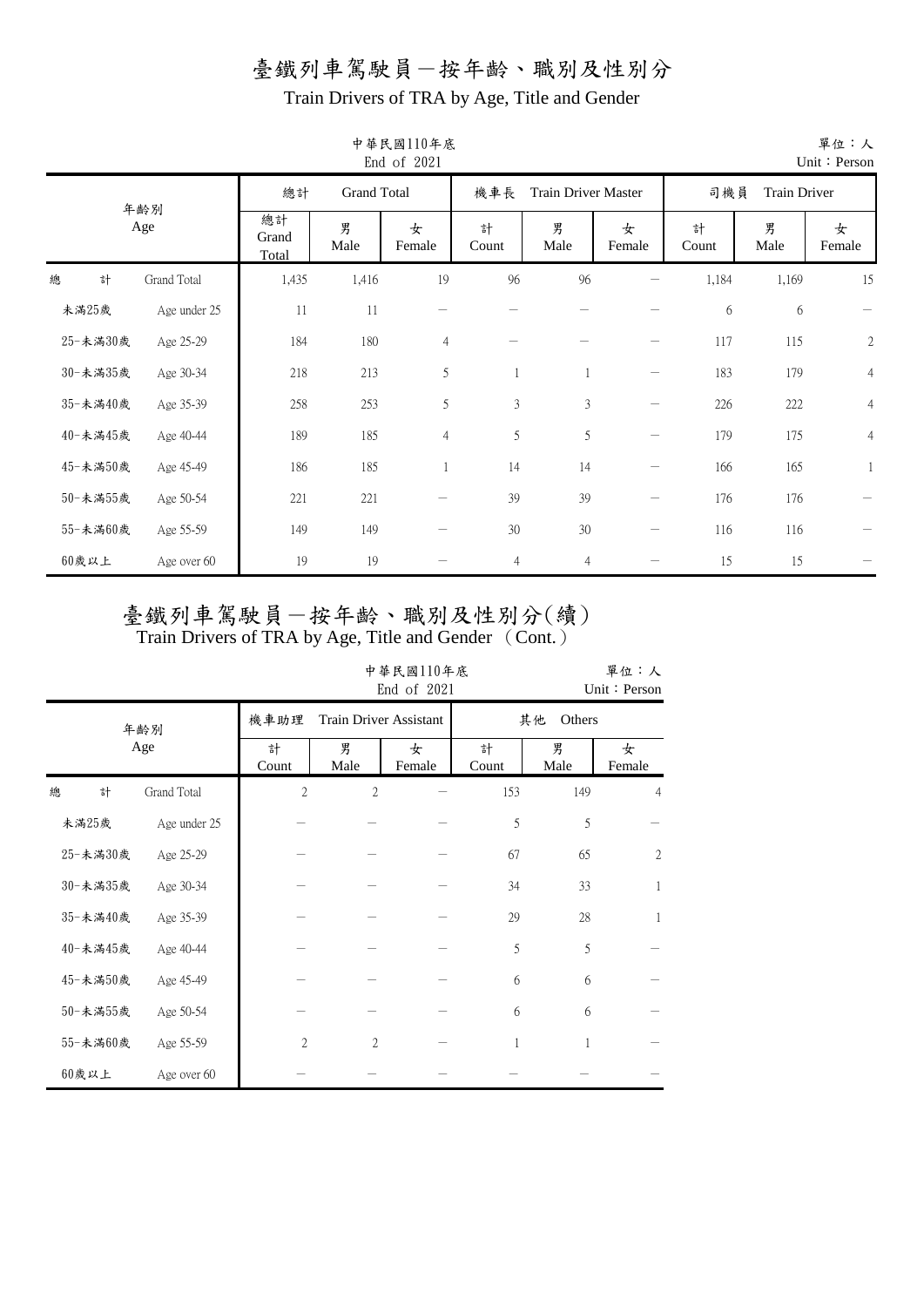Train Drivers of TRA by Age, Title and Gender

|          |              |                          |           | 中華民國109年底<br>End of 2020 |                |                            |                 |            |                     | 單位:人<br>Unit: Person |  |
|----------|--------------|--------------------------|-----------|--------------------------|----------------|----------------------------|-----------------|------------|---------------------|----------------------|--|
|          |              | <b>Grand Total</b><br>總計 |           |                          | 機車長            | <b>Train Driver Master</b> |                 |            | 司機員<br>Train Driver |                      |  |
|          | 年齢別<br>Age   | 總計<br>Grand<br>Total     | 男<br>Male | 女<br>Female              | 計<br>Count     | 男<br>Male                  | 女<br>Female     | 計<br>Count | 男<br>Male           | 女<br>Female          |  |
| 計<br>總   | Grand Total  | 1,434                    | 1,417     | 17                       | 87             | 87                         |                 | 1,174      | 1,162               | 12                   |  |
| 未滿25歲    | Age under 25 | 19                       | 19        |                          |                |                            |                 | $\tau$     | $7\phantom{.0}$     |                      |  |
| 25-未満30歲 | Age 25-29    | 190                      | 185       | 5                        |                |                            |                 | 116        | 114                 | $\sqrt{2}$           |  |
| 30-未満35歲 | Age 30-34    | 204                      | 200       | $\overline{4}$           |                |                            |                 | 165        | 162                 | 3                    |  |
| 35-未滿40歲 | Age 35-39    | 254                      | 251       | 3                        | 1              |                            |                 | 225        | 222                 | $\mathfrak{Z}$       |  |
| 40-未滿45歲 | Age 40-44    | 189                      | 184       | 5                        | $\mathfrak{Z}$ | $\mathfrak{Z}$             | $\qquad \qquad$ | 179        | 175                 | $\overline{4}$       |  |
| 45-未滿50歲 | Age 45-49    | 178                      | 178       |                          | 11             | 11                         |                 | 161        | 161                 |                      |  |
| 50-未満55歲 | Age 50-54    | 218                      | 218       |                          | 32             | $32\,$                     |                 | 182        | 182                 |                      |  |
| 55-未満60歲 | Age 55-59    | 167                      | 167       |                          | 36             | 36                         |                 | 129        | 129                 |                      |  |
| $60$ 歲以上 | Age over 60  | 15                       | 15        |                          | $\overline{4}$ | $\overline{4}$             |                 | 10         | 10                  |                      |  |

中華民國109年底

# 臺鐵列車駕駛員一按年齡、職別及性別分(續)

|          |              |            |                | 中華民國109年底<br>End of 2020 |                |                | 單位:人<br>Unit: Person |  |  |
|----------|--------------|------------|----------------|--------------------------|----------------|----------------|----------------------|--|--|
|          | 年齡別          | 機車助理       |                | Train Driver Assistant   |                | 其他             | Others               |  |  |
|          | Age          | 計<br>Count | 男<br>Male      | 女<br>Female              | 計<br>Count     | 男<br>Male      | 女<br>Female          |  |  |
| 總<br>計   | Grand Total  | 3          | 3              |                          | 170            | 165            | 5                    |  |  |
| 未滿25歲    | Age under 25 |            |                |                          | 12             | 12             |                      |  |  |
| 25-未滿30歲 | Age 25-29    |            |                |                          | 74             | 71             | 3                    |  |  |
| 30-未満35歲 | Age 30-34    |            |                |                          | 39             | 38             | 1                    |  |  |
| 35-未滿40歲 | Age 35-39    |            |                |                          | 28             | 28             |                      |  |  |
| 40-未滿45歲 | Age 40-44    |            |                |                          | 7              | 6              | 1                    |  |  |
| 45-未滿50歲 | Age 45-49    |            |                |                          | 6              | 6              |                      |  |  |
| 50-未滿55歲 | Age 50-54    |            |                |                          | $\overline{4}$ | $\overline{4}$ |                      |  |  |
| 55-未滿60歲 | Age 55-59    | 2          | $\mathfrak{2}$ |                          |                |                |                      |  |  |
| $60$ 歲以上 | Age over 60  |            | 1              |                          |                |                |                      |  |  |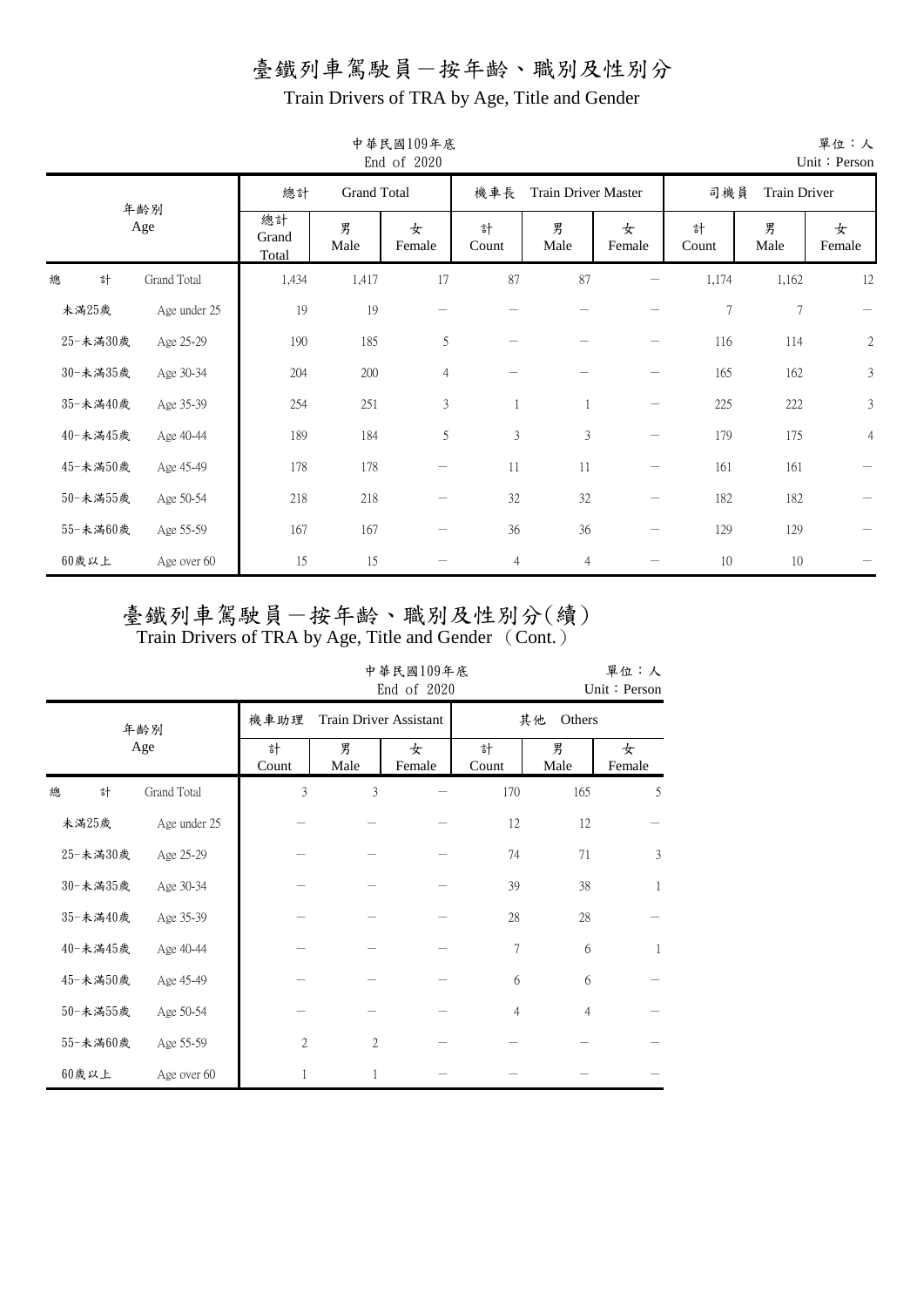Train Drivers of TRA by Age, Title and Gender

|          |                  |                      |                    | 中華民國108年底<br>End of 2019 |                |                            |                                |                |                | 單位:人<br>Unit: Person |
|----------|------------------|----------------------|--------------------|--------------------------|----------------|----------------------------|--------------------------------|----------------|----------------|----------------------|
|          |                  | 總計                   | <b>Grand Total</b> |                          | 機車長            | <b>Train Driver Master</b> |                                | 司機員            | Train Driver   |                      |
|          | 年齢別<br>Age       | 總計<br>Grand<br>Total | 男<br>Male          | 女<br>Female              | 計<br>Count     | 男<br>Male                  | 女<br>Female                    | 計<br>Count     | 男<br>Male      | 女<br>Female          |
| 計<br>總   | Grand Total      | 1,364                | 1,348              | 16                       | 96             | 96                         |                                | 1,167          | 1,154          | 13                   |
| 未滿25歲    | Age 24 and under | 19                   | 19                 |                          |                |                            |                                | 11             | 11             |                      |
| 25-未満30歲 | Age 25-29        | 155                  | 151                | $\overline{4}$           |                |                            |                                | 116            | 114            | $\sqrt{2}$           |
| 30-未満35歲 | Age 30-34        | 191                  | 185                | 6                        |                |                            |                                | 169            | 163            | 6                    |
| 35-未滿40歲 | Age 35-39        | 240                  | 237                | 3                        |                |                            |                                | 223            | 220            | 3                    |
| 40-未滿45歲 | Age 40-44        | 165                  | 162                | 3                        | $\overline{4}$ | $\overline{4}$             | $\qquad \qquad \longleftarrow$ | 156            | 154            | $\mathbf{2}$         |
| 45-未滿50歲 | Age 45-49        | 197                  | 197                |                          | 16             | 16                         |                                | 178            | 178            |                      |
| 50-未満55歲 | Age 50-54        | 198                  | 198                |                          | 28             | 28                         |                                | 169            | 169            |                      |
| 55-未満60歲 | Age 55-59        | 189                  | 189                |                          | 46             | 46                         |                                | 138            | 138            |                      |
| $60$ 歲以上 | Age over 60      | 10                   | 10                 |                          | $\overline{c}$ | $\mathfrak{2}$             |                                | $\overline{7}$ | $\overline{7}$ |                      |

# 中華民國108年底

# 臺鐵列車駕駛員一按年齡、職別及性別分(續)

|   |          |                  |            | 中華民國108年底<br>End of 2019<br>Unit: Person      |             |            |                          |              |  |  |  |  |  |  |
|---|----------|------------------|------------|-----------------------------------------------|-------------|------------|--------------------------|--------------|--|--|--|--|--|--|
|   |          | 年齡別              | 機車助理       | <b>Train Driver Assistant</b><br>Others<br>其他 |             |            |                          |              |  |  |  |  |  |  |
|   |          | Age              | 計<br>Count | 男<br>Male                                     | 女<br>Female | 計<br>Count | 男<br>女<br>Male<br>Female |              |  |  |  |  |  |  |
| 總 | 計        | Grand Total      | 5          | 5                                             |             | 96         | 93                       | 3            |  |  |  |  |  |  |
|   | 未滿25歲    | Age 24 and under |            |                                               |             | 8          | 8                        |              |  |  |  |  |  |  |
|   | 25-未滿30歲 | Age 25-29        |            |                                               |             | 39         | 37                       | $\mathbf{2}$ |  |  |  |  |  |  |
|   | 30-未滿35歲 | Age 30-34        |            |                                               |             | 22         | 22                       |              |  |  |  |  |  |  |
|   | 35-未滿40歲 | Age 35-39        |            |                                               |             | 17         | 17                       |              |  |  |  |  |  |  |
|   | 40-未滿45歲 | Age 40-44        |            |                                               |             | 5          | $\overline{4}$           | 1            |  |  |  |  |  |  |
|   | 45-未滿50歲 | Age 45-49        |            |                                               |             | 3          | 3                        |              |  |  |  |  |  |  |
|   | 50-未滿55歲 | Age 50-54        |            |                                               |             | 1          |                          |              |  |  |  |  |  |  |
|   | 55-未滿60歲 | Age 55-59        | 4          | $\overline{4}$                                |             | 1          |                          |              |  |  |  |  |  |  |
|   | $60$ 歲以上 | Age over 60      | 1          | 1                                             |             |            |                          |              |  |  |  |  |  |  |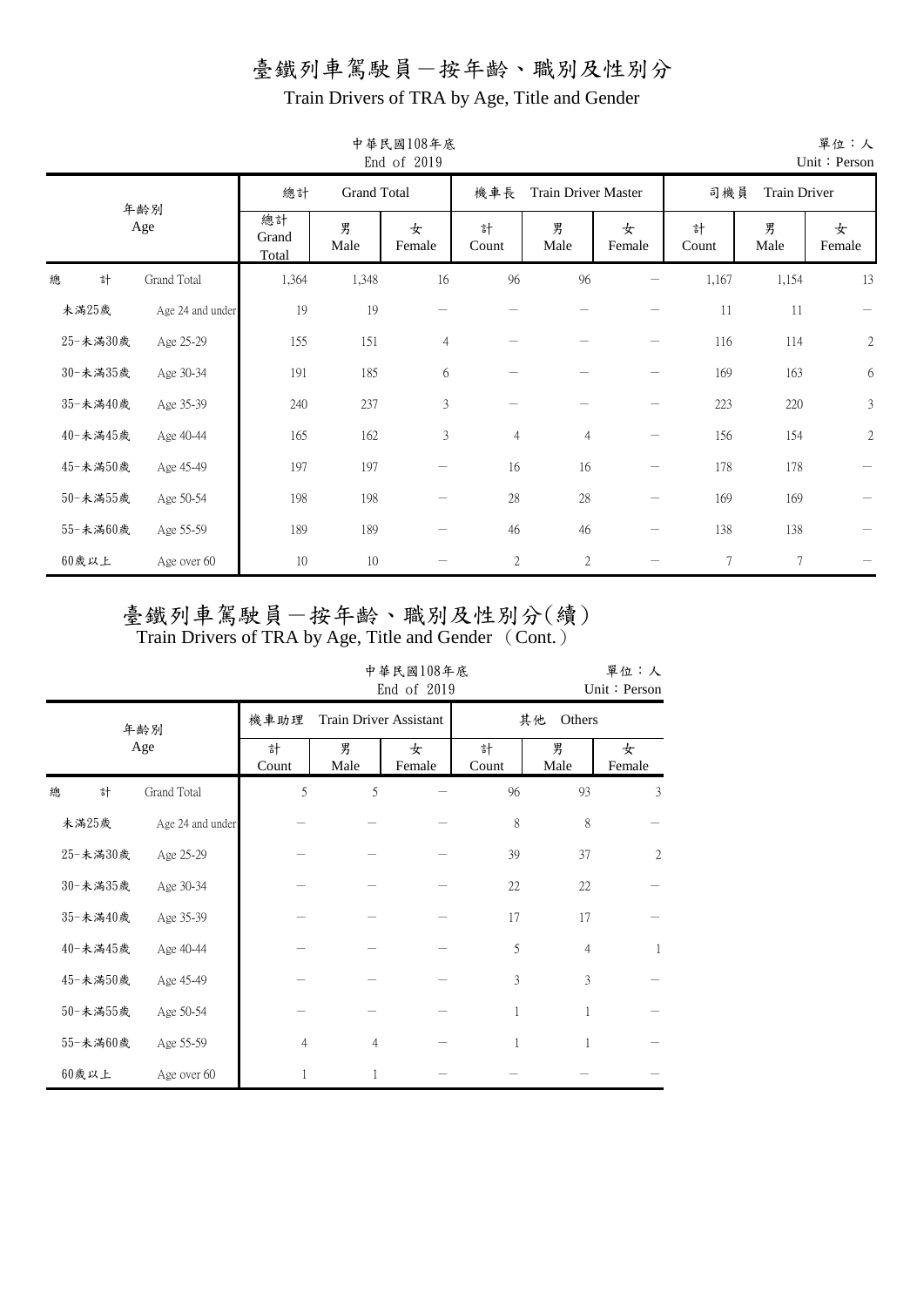Train Drivers of TRA by Age, Title and Gender

|          |                  |                                                               |           | 中華民國107年底<br>End of 2018 |                          |                |                 |                     |           | 單位:人<br>Unit: Person |  |
|----------|------------------|---------------------------------------------------------------|-----------|--------------------------|--------------------------|----------------|-----------------|---------------------|-----------|----------------------|--|
|          | 年齡別              | 總計<br><b>Grand Total</b><br>機車長<br><b>Train Driver Master</b> |           |                          |                          |                |                 | 司機員<br>Train Driver |           |                      |  |
|          | Age              | 總計<br>Grand<br>Total                                          | 男<br>Male | 女<br>Female              | 計<br>Count               | 男<br>Male      | 女<br>Female     | 計<br>Count          | 男<br>Male | 女<br>Female          |  |
| 總<br>計   | Grand Total      | 1,330                                                         | 1,316     | 14                       | 95                       | 95             |                 | 1,047               | 1,039     | 8                    |  |
| 未滿25歲    | Age 24 and under | $28\,$                                                        | 28        |                          |                          |                |                 | 6                   | 6         |                      |  |
| 25-未満30歲 | Age 25-29        | 117                                                           | 113       | $\overline{4}$           |                          |                |                 | 66                  | 64        | $\sqrt{2}$           |  |
| 30-未満35歲 | Age 30-34        | 187                                                           | 182       | 5                        |                          |                |                 | 142                 | 138       | $\overline{4}$       |  |
| 35-未滿40歲 | Age 35-39        | 210                                                           | 207       | 3                        | $\overline{\phantom{0}}$ |                | $\qquad \qquad$ | 185                 | 183       | $\sqrt{2}$           |  |
| 40-未滿45歲 | Age 40-44        | 159                                                           | 157       | $\mathbf{2}$             | $\overline{4}$           | $\overline{4}$ | $\qquad \qquad$ | 137                 | 137       |                      |  |
| 45-未滿50歲 | Age 45-49        | 216                                                           | 216       |                          | 23                       | 23             |                 | 184                 | 184       |                      |  |
| 50-未満55歲 | Age 50-54        | 188                                                           | 188       | —                        | 27                       | 27             | $\qquad \qquad$ | 160                 | 160       |                      |  |
| 55-未満60歲 | Age 55-59        | 215                                                           | 215       |                          | 39                       | 39             | $\qquad \qquad$ | 159                 | 159       |                      |  |
| 60歲以上    | Age over 60      | 10                                                            | 10        |                          | $\sqrt{2}$               | $\mathfrak{2}$ |                 | 8                   | 8         |                      |  |

## 中華民國107年底

# 臺鐵列車駕駛員一按年齡、職別及性別分(續)

|          |                  |                | 中華民國107年底<br>End of 2018      |             | 單位:人<br>Unit: Person |           |                |
|----------|------------------|----------------|-------------------------------|-------------|----------------------|-----------|----------------|
|          | 年齢別              | 機車助理           | <b>Train Driver Assistant</b> | 其他          | Others               |           |                |
|          | Age              | 計<br>Count     | 男<br>Male                     | 女<br>Female | 計<br>Count           | 男<br>Male | 女<br>Female    |
| 總<br>計   | Grand Total      | $\overline{7}$ | 7                             |             | 181                  | 175       | 6              |
| 未滿25歲    | Age 24 and under |                |                               |             | 22                   | 22        |                |
| 25-未滿30歲 | Age 25-29        |                |                               |             | 51                   | 49        | $\overline{2}$ |
| 30-未滿35歲 | Age 30-34        |                |                               |             | 45                   | 44        | $\mathbf{1}$   |
| 35-未滿40歲 | Age 35-39        |                |                               |             | 25                   | 24        | 1              |
| 40-未滿45歲 | Age 40-44        |                |                               |             | 18                   | 16        | $\overline{2}$ |
| 45-未滿50歲 | Age 45-49        |                |                               |             | 9                    | 9         |                |
| 50-未滿55歲 | Age 50-54        |                |                               |             | $\mathbf{1}$         | 1         |                |
| 55-未満60歲 | Age 55-59        | 7              | 7                             |             | 10                   | $10\,$    |                |
| $60$ 歲以上 | Age over 60      |                |                               |             |                      |           |                |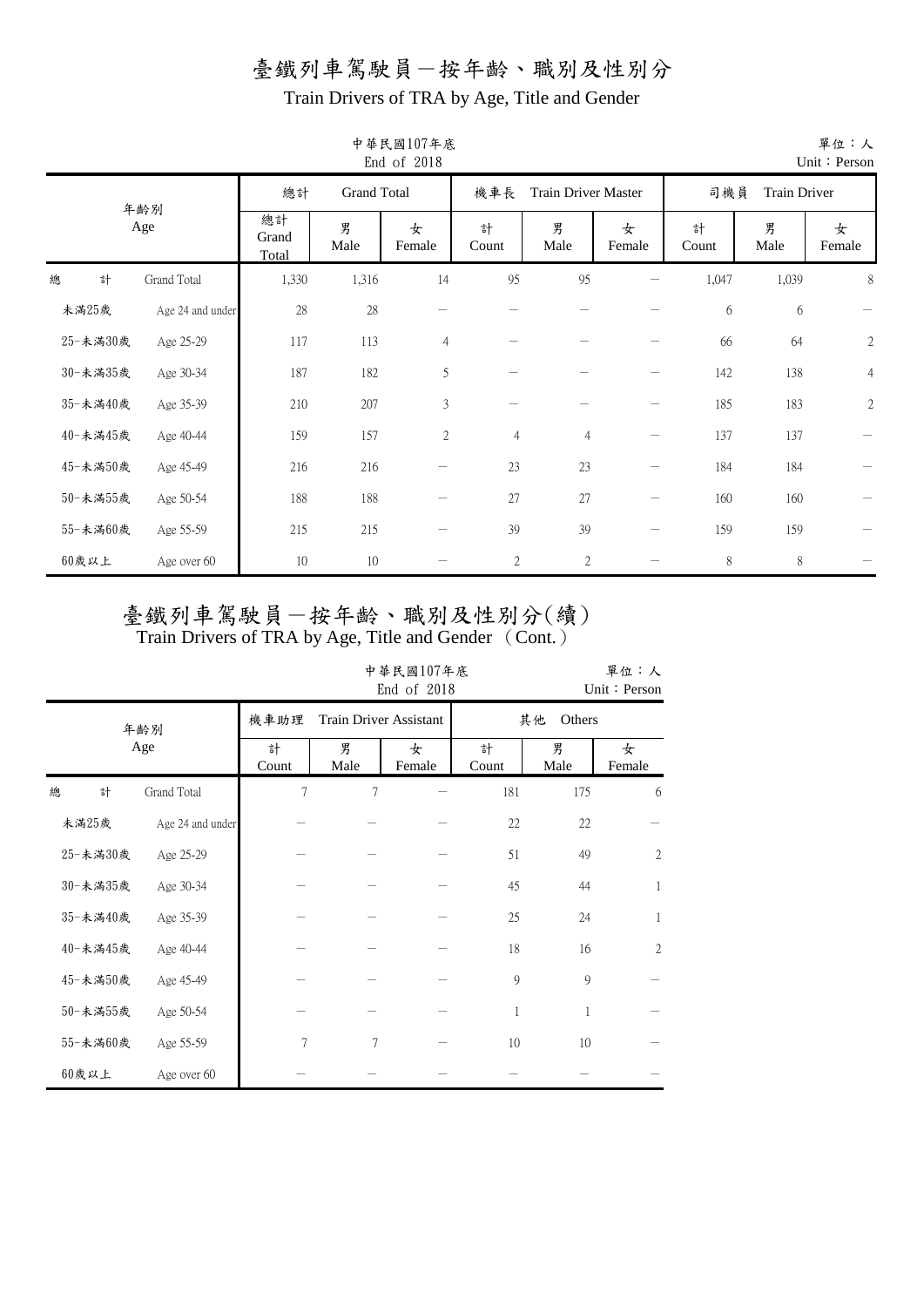Train Drivers of TRA by Age, Title and Gender

|          |                  |                      |                    | End of 2017    |            |                     |                 |            |                | Unit: Person   |
|----------|------------------|----------------------|--------------------|----------------|------------|---------------------|-----------------|------------|----------------|----------------|
|          |                  | 總計                   | <b>Grand Total</b> |                | 機車長        | Train Driver Master |                 | 司機員        | Train Driver   |                |
|          | 年齡別<br>Age       | 總計<br>Grand<br>Total | 男<br>Male          | 女<br>Female    | 計<br>Count | 男<br>Male           | 女<br>Female     | 計<br>Count | 男<br>Male      | 女<br>Female    |
| 總<br>計   | Grand Total      | 1,300                | 1,288              | 12             | 94         | 94                  |                 | 989        | 982            | 7              |
| 未滿25歲    | Age 24 and under | 29                   | 29                 |                |            |                     |                 | 3          | $\mathfrak{Z}$ |                |
| 25-未満30歲 | Age 25-29        | 110                  | 107                | 3              |            |                     |                 | 52         | 50             | $\sqrt{2}$     |
| 30-未満35歲 | Age 30-34        | 180                  | 174                | 6              |            |                     |                 | 140        | 136            | $\overline{4}$ |
| 35-未滿40歲 | Age 35-39        | 178                  | 176                | $\overline{2}$ |            |                     |                 | 144        | 143            | $\mathbf{1}$   |
| 40-未滿45歲 | Age 40-44        | 164                  | 163                | $\mathbf{1}$   | 5          | 5                   | $\qquad \qquad$ | 135        | 135            |                |
| 45-未滿50歲 | Age 45-49        | 209                  | 209                |                | 17         | 17                  |                 | 183        | 183            |                |
| 50-未滿55歲 | Age 50-54        | 193                  | 193                |                | 26         | 26                  |                 | 164        | 164            |                |
| 55-未滿60歲 | Age 55-59        | 222                  | 222                |                | 44         | 44                  |                 | 163        | 163            |                |
| $60$ 歲以上 | Age over 60      | 15                   | 15                 |                | $\sqrt{2}$ | $\sqrt{2}$          |                 | 5          | 5              |                |

# 中華民國106年底

|   |          |                  |            |                                                | 中華民國106年底<br>End of 2017 |     |              | 單位:人<br>Unit: Person |  |  |  |
|---|----------|------------------|------------|------------------------------------------------|--------------------------|-----|--------------|----------------------|--|--|--|
|   |          | 年齢別              | 機車助理       | <b>Train Driver Assistant</b>                  |                          |     | Others<br>其他 |                      |  |  |  |
|   |          | Age              | 計<br>Count | 男<br>女<br>計<br>Male<br>Male<br>Female<br>Count |                          |     |              |                      |  |  |  |
| 總 | 計        | Grand Total      | 10         | 10                                             |                          | 207 | 202          | 5                    |  |  |  |
|   | 未満25歲    | Age 24 and under |            |                                                |                          | 26  | 26           |                      |  |  |  |
|   | 25-未満30歲 | Age 25-29        |            |                                                |                          | 58  | 57           | $\mathbf{1}$         |  |  |  |
|   | 30-未滿35歲 | Age 30-34        |            |                                                |                          | 40  | 38           | $\sqrt{2}$           |  |  |  |
|   | 35-未滿40歲 | Age 35-39        |            |                                                |                          | 34  | 33           | $\mathbf{1}$         |  |  |  |
|   | 40-未滿45歲 | Age 40-44        |            |                                                |                          | 24  | 23           | $\mathbf{1}$         |  |  |  |
|   | 45-未滿50歲 | Age 45-49        |            |                                                |                          | 9   | 9            |                      |  |  |  |
|   | 50-未滿55歲 | Age 50-54        |            |                                                |                          | 3   | 3            |                      |  |  |  |
|   | 55-未滿60歲 | Age 55-59        | 10         | 10                                             |                          | 5   | 5            |                      |  |  |  |
|   | 60歲以上    | Age over 60      |            |                                                |                          | 8   | 8            |                      |  |  |  |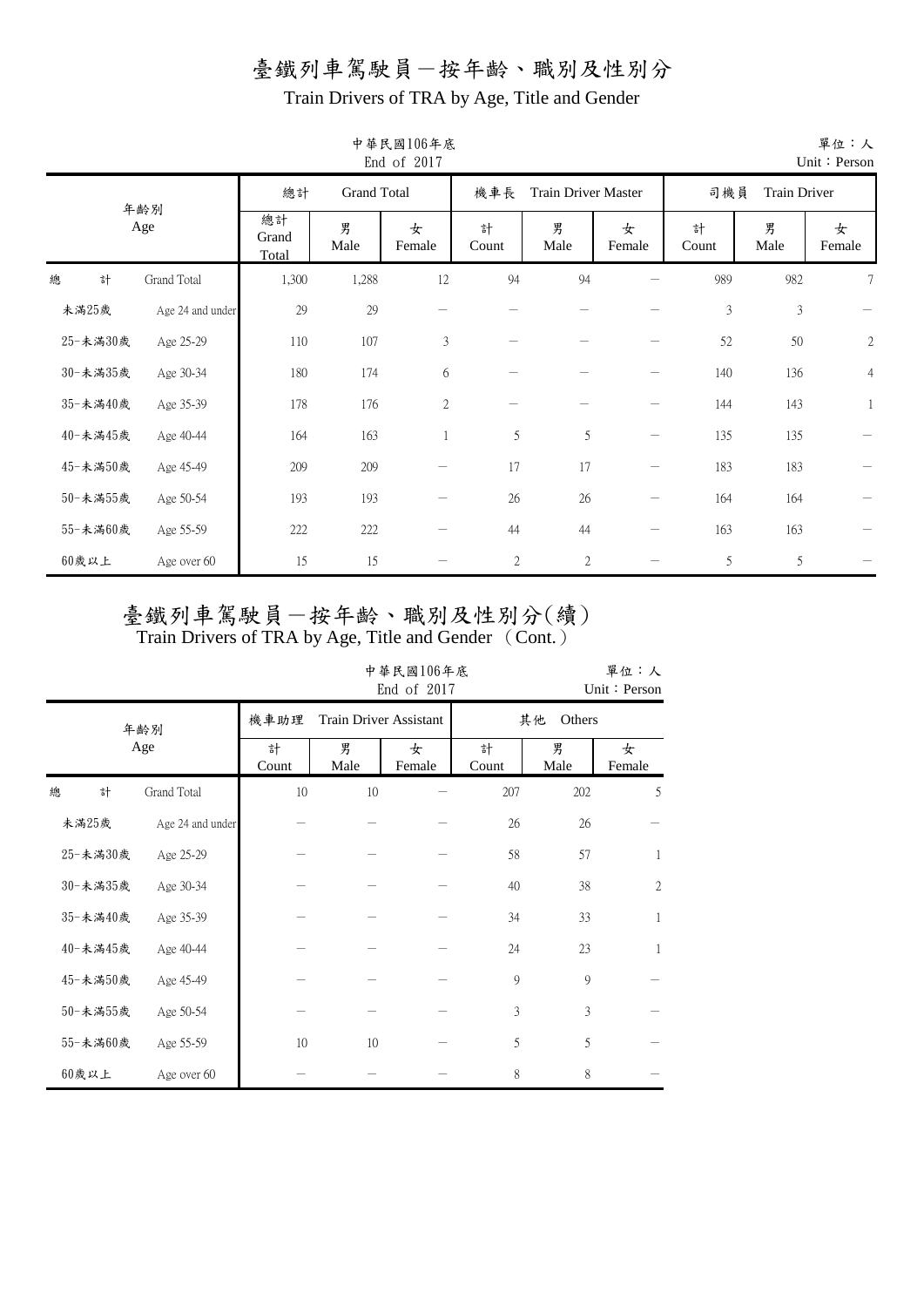Train Drivers of TRA by Age, Title and Gender

|          |                  |                      |                    | End of 2016    |            |                     |                   |            |              | Unit: Person |
|----------|------------------|----------------------|--------------------|----------------|------------|---------------------|-------------------|------------|--------------|--------------|
|          |                  | 總計                   | <b>Grand Total</b> |                | 機車長        | Train Driver Master |                   | 司機員        | Train Driver |              |
|          | 年齡別<br>Age       | 總計<br>Grand<br>Total | 男<br>Male          | 女<br>Female    | 計<br>Count | 男<br>Male           | 女<br>Female       | 計<br>Count | 男<br>Male    | 女<br>Female  |
| 總<br>計   | Grand Total      | 1,211                | 1,203              | 8              | 106        | 106                 |                   | 984        | 979          | 5            |
| 未滿25歲    | Age 24 and under | 15                   | 15                 |                |            |                     |                   | $\sqrt{2}$ | $\sqrt{2}$   |              |
| 25-未満30歲 | Age 25-29        | $70\,$               | 67                 | 3              |            |                     |                   | 49         | 47           | $\sqrt{2}$   |
| 30-未満35歲 | Age 30-34        | 154                  | 150                | $\overline{4}$ |            |                     |                   | 132        | 129          | 3            |
| 35-未滿40歲 | Age 35-39        | 139                  | 138                |                |            |                     |                   | 124        | 124          |              |
| 40-未滿45歲 | Age 40-44        | 156                  | 156                |                | 5          | 5                   | $\qquad \qquad$   | 137        | 137          |              |
| 45-未滿50歲 | Age 45-49        | 226                  | 226                |                | 17         | 17                  | $\qquad \qquad -$ | 201        | 201          |              |
| 50-未滿55歲 | Age 50-54        | 197                  | 197                |                | 30         | 30                  |                   | 163        | 163          |              |
| 55-未滿60歲 | Age 55-59        | 232                  | 232                |                | 48         | 48                  | $\qquad \qquad$   | 166        | 166          |              |
| $60$ 歲以上 | Age over 60      | 22                   | 22                 |                | 6          | 6                   |                   | 10         | 10           |              |

中華民國105年底

|          |                  |                | 中華民國105年底<br>End of 2016<br>Unit: Person |                               |                |                          |   |  |  |  |  |  |
|----------|------------------|----------------|------------------------------------------|-------------------------------|----------------|--------------------------|---|--|--|--|--|--|
|          | 年齡別              | 機車助理           |                                          | <b>Train Driver Assistant</b> |                | 其他<br>Others             |   |  |  |  |  |  |
|          | Age              | 計<br>Count     | 男<br>Male                                | 女<br>Female                   | 計<br>Count     | 男<br>女<br>Male<br>Female |   |  |  |  |  |  |
| 總<br>計   | Grand Total      | 14             | 14                                       |                               | 107            | 104                      | 3 |  |  |  |  |  |
| 未滿25歲    | Age 24 and under |                |                                          |                               | 13             | 13                       |   |  |  |  |  |  |
| 25-未満30歲 | Age 25-29        |                |                                          |                               | 21             | $20\,$                   | 1 |  |  |  |  |  |
| 30-未滿35歲 | Age 30-34        |                |                                          |                               | 22             | 21                       | 1 |  |  |  |  |  |
| 35-未滿40歲 | Age 35-39        |                |                                          |                               | 15             | 14                       | 1 |  |  |  |  |  |
| 40-未滿45歲 | Age 40-44        |                |                                          |                               | 14             | 14                       |   |  |  |  |  |  |
| 45-未滿50歲 | Age 45-49        |                |                                          |                               | 8              | 8                        |   |  |  |  |  |  |
| 50-未滿55歲 | Age 50-54        | $\overline{c}$ | $\overline{2}$                           |                               | $\overline{c}$ | $\overline{2}$           |   |  |  |  |  |  |
| 55-未滿60歲 | Age 55-59        | 11             | 11                                       |                               | 7              | 7                        |   |  |  |  |  |  |
| $60$ 歲以上 | Age over 60      | 1              | 1                                        |                               | 5              | 5                        |   |  |  |  |  |  |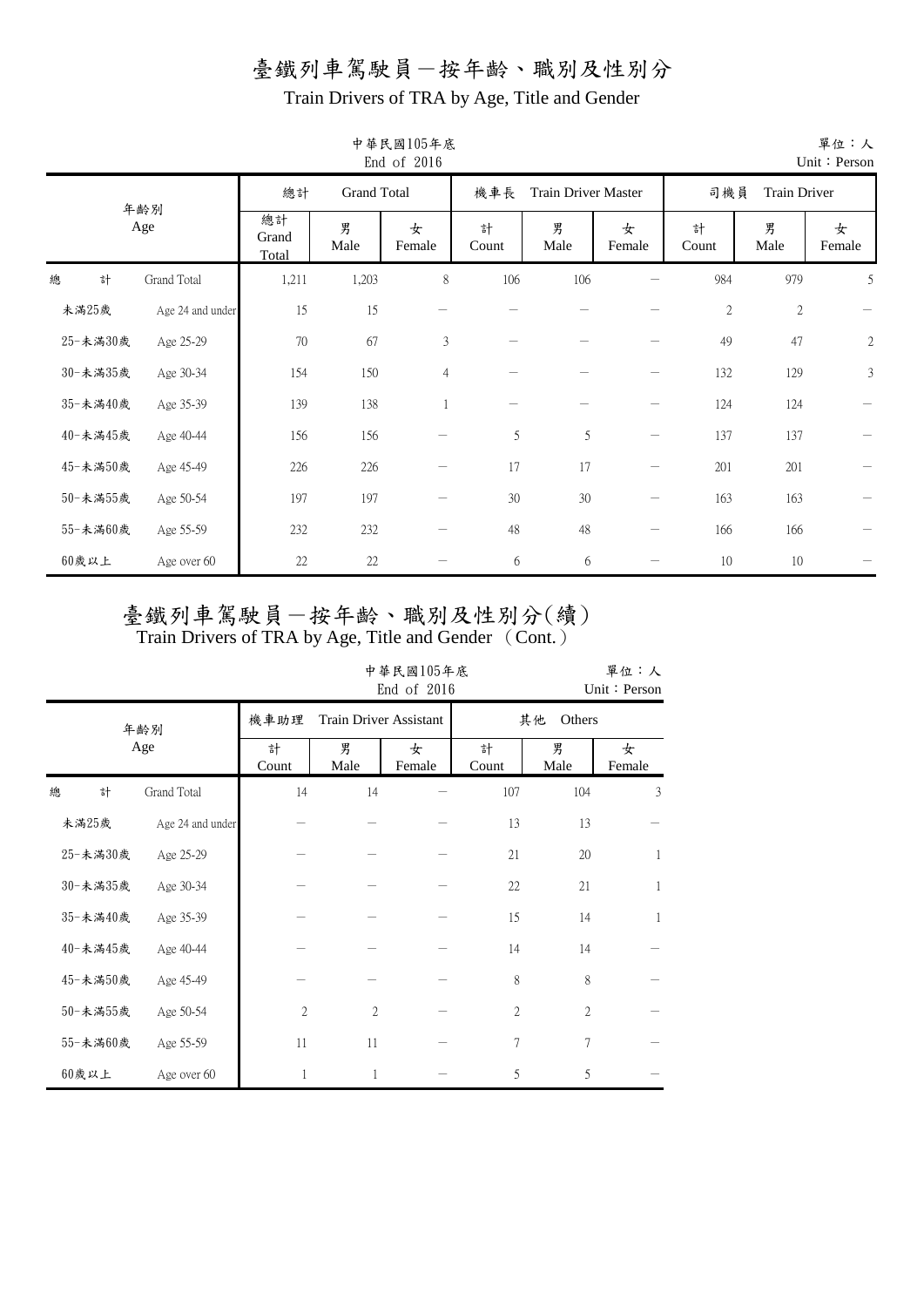Train Drivers of TRA by Age, Title and Gender

|          |                  |                      |                    | End of 2015  |                |                     |                   |            |                | Unit: Person   |
|----------|------------------|----------------------|--------------------|--------------|----------------|---------------------|-------------------|------------|----------------|----------------|
|          |                  | 總計                   | <b>Grand Total</b> |              | 機車長            | Train Driver Master |                   | 司機員        | Train Driver   |                |
|          | 年齢別<br>Age       | 總計<br>Grand<br>Total | 男<br>Male          | 女<br>Female  | 計<br>Count     | 男<br>Male           | 女<br>Female       | 計<br>Count | 男<br>Male      | 女<br>Female    |
| 總<br>計   | Grand Total      | 1,232                | 1,226              | 6            | 110            | 110                 |                   | 916        | 914            | $\mathfrak{2}$ |
| 未満25歲    | Age 24 and under | $10\,$               | 10                 |              |                |                     |                   | $\sqrt{2}$ | $\mathfrak{2}$ |                |
| 25-未満30歲 | Age 25-29        | 60                   | 57                 | 3            |                |                     |                   | 22         | 21             | $\mathbf{1}$   |
| 30-未満35歲 | Age 30-34        | 147                  | 145                | $\mathbf{2}$ |                |                     |                   | 102        | 101            | -1             |
| 35-未滿40歲 | Age 35-39        | 126                  | 125                | 1            |                |                     |                   | 102        | 102            |                |
| 40-未滿45歲 | Age 40-44        | 159                  | 159                |              | 6              | 6                   | $\qquad \qquad -$ | 137        | 137            |                |
| 45-未滿50歲 | Age 45-49        | 226                  | 226                |              | 15             | 15                  |                   | 193        | 193            |                |
| 50-未満55歲 | Age 50-54        | 247                  | 247                |              | 31             | 31                  | $\qquad \qquad$   | 195        | 195            |                |
| 55-未満60歲 | Age 55-59        | 242                  | 242                |              | 54             | 54                  | $\qquad \qquad -$ | 153        | 153            |                |
| $60$ 歲以上 | Age over 60      | 15                   | 15                 |              | $\overline{4}$ | $\overline{4}$      |                   | 10         | 10             |                |

## 中華民國104年底

|   |          |                  |                                             |           | 中華民國104年底<br>End of 2015 |            |           | 單位:人<br>Unit: Person |  |  |
|---|----------|------------------|---------------------------------------------|-----------|--------------------------|------------|-----------|----------------------|--|--|
|   |          | 年齡別              | 機車助理<br><b>Train Driver Assistant</b><br>其他 |           |                          |            |           | Others               |  |  |
|   |          | Age              | 計<br>Count                                  | 男<br>Male | 女<br>Female              | 計<br>Count | 男<br>Male | 女<br>Female          |  |  |
| 總 | 計        | Grand Total      | 14                                          | 14        |                          | 192        | 188       | $\overline{4}$       |  |  |
|   | 未滿25歲    | Age 24 and under |                                             |           |                          | 8          | 8         |                      |  |  |
|   | 25-未滿30歲 | Age 25-29        |                                             |           |                          | 38         | 36        | $\mathfrak{2}$       |  |  |
|   | 30-未満35歲 | Age 30-34        |                                             |           |                          | 45         | 44        | 1                    |  |  |
|   | 35-未滿40歲 | Age 35-39        |                                             |           |                          | 24         | 23        | 1                    |  |  |
|   | 40-未滿45歲 | Age 40-44        |                                             |           |                          | 16         | 16        |                      |  |  |
|   | 45-未滿50歲 | Age 45-49        |                                             |           |                          | 18         | 18        |                      |  |  |
|   | 50-未滿55歲 | Age 50-54        | 3                                           | 3         |                          | 18         | 18        |                      |  |  |
|   | 55-未滿60歲 | Age 55-59        | 11                                          | 11        |                          | 24         | 24        |                      |  |  |
|   | $60$ 歲以上 | Age over 60      |                                             |           |                          | 1          | 1         |                      |  |  |

單位:人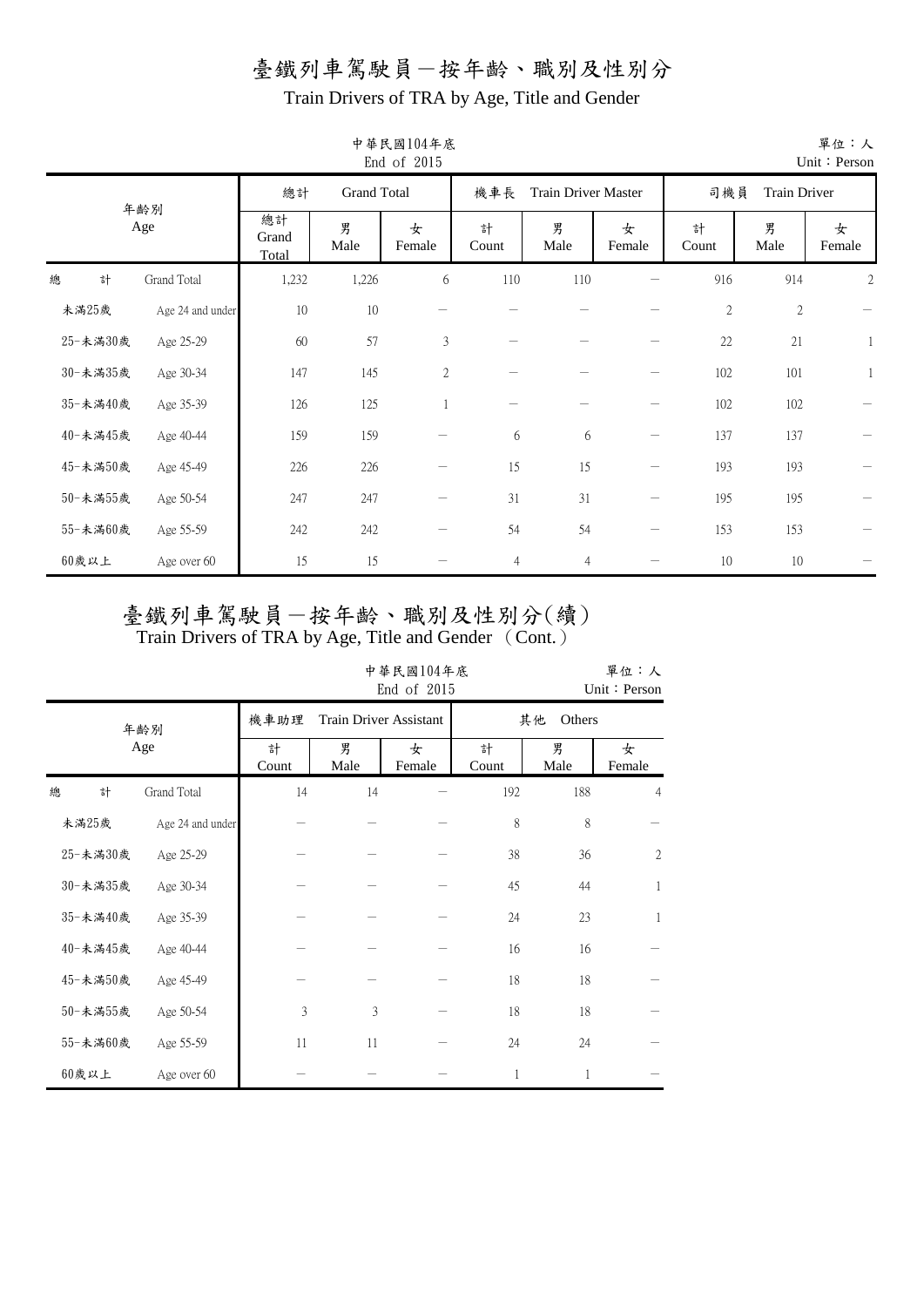Train Drivers of TRA by Age, Title and Gender

|          |                  |                      |                    | 中華民國103年底<br>End of 2014 |            |                            |                   |            |              | 單位:人<br>Unit: Person |
|----------|------------------|----------------------|--------------------|--------------------------|------------|----------------------------|-------------------|------------|--------------|----------------------|
|          | 年齡別              | 總計                   | <b>Grand Total</b> |                          | 機車長        | <b>Train Driver Master</b> |                   | 司機員        | Train Driver |                      |
|          | Age              | 總計<br>Grand<br>Total | 男<br>Male          | 女<br>Female              | 計<br>Count | 男<br>Male                  | 女<br>Female       | 計<br>Count | 男<br>Male    | 女<br>Female          |
| 總<br>計   | Grand Total      | 1,231                | 1,228              | 3                        | 132        | 132                        |                   | 976        | 974          | $\mathfrak{2}$       |
| 未滿25歲    | Age 24 and under |                      | 1                  |                          |            |                            |                   | 1          | $\mathbf{1}$ |                      |
| 25-未満30歲 | Age 25-29        | 33                   | 31                 | $\mathbf{2}$             |            |                            |                   | $22\,$     | 21           | $\mathbf{1}$         |
| 30-未満35歲 | Age 30-34        | 120                  | 119                |                          |            |                            |                   | 99         | 98           |                      |
| 35-未滿40歲 | Age 35-39        | 100                  | 100                |                          |            |                            |                   | 91         | 91           |                      |
| 40-未滿45歲 | Age 40-44        | 187                  | 187                |                          | $8\,$      | 8                          | $\qquad \qquad -$ | 164        | 164          |                      |
| 45-未滿50歲 | Age 45-49        | 200                  | 200                |                          | $10\,$     | $10\,$                     |                   | 181        | 181          |                      |
| 50-未満55歲 | Age 50-54        | 275                  | 275                |                          | 32         | 32                         |                   | 225        | 225          |                      |
| 55-未滿60歲 | Age 55-59        | 281                  | 281                |                          | $71\,$     | 71                         | $\qquad \qquad -$ | 182        | 182          |                      |
| $60$ 歲以上 | Age over 60      | 34                   | 34                 |                          | 11         | 11                         |                   | 11         | 11           |                      |

# 臺鐵列車駕駛員一按年齡、職別及性別分(續)

|   |          |                  | 單位:人<br>中華民國103年底<br>End of 2014<br>Unit: Person |                               |             |            |             |             |  |  |  |  |  |
|---|----------|------------------|--------------------------------------------------|-------------------------------|-------------|------------|-------------|-------------|--|--|--|--|--|
|   |          | 年齢別              | 機車助理                                             | <b>Train Driver Assistant</b> |             |            | 其他          | Others      |  |  |  |  |  |
|   |          | Age              | 計<br>Count                                       | 男<br>Male                     | 女<br>Female | 計<br>Count | 男<br>Male   | 女<br>Female |  |  |  |  |  |
| 總 | 計        | Grand Total      | 26                                               | 26                            |             | 97         | 96          | 1           |  |  |  |  |  |
|   | 未滿25歲    | Age 24 and under |                                                  |                               |             |            |             |             |  |  |  |  |  |
|   | 25-未満30歲 | Age 25-29        |                                                  |                               |             | 11         | 10          | 1           |  |  |  |  |  |
|   | 30-未満35歲 | Age 30-34        |                                                  |                               |             | 21         | 21          |             |  |  |  |  |  |
|   | 35-未滿40歲 | Age 35-39        |                                                  |                               |             | 9          | 9           |             |  |  |  |  |  |
|   | 40-未滿45歲 | Age 40-44        |                                                  |                               |             | 15         | 15          |             |  |  |  |  |  |
|   | 45-未滿50歲 | Age 45-49        |                                                  |                               |             | 9          | 9           |             |  |  |  |  |  |
|   | 50-未滿55歲 | Age 50-54        | 9                                                | 9                             |             | 9          | $\mathbf Q$ |             |  |  |  |  |  |
|   | 55-未満60歲 | Age 55-59        | 15                                               | 15                            |             | 13         | 13          |             |  |  |  |  |  |
|   | $60$ 歲以上 | Age over 60      | $\overline{2}$                                   | $\mathfrak{2}$                |             | 10         | 10          |             |  |  |  |  |  |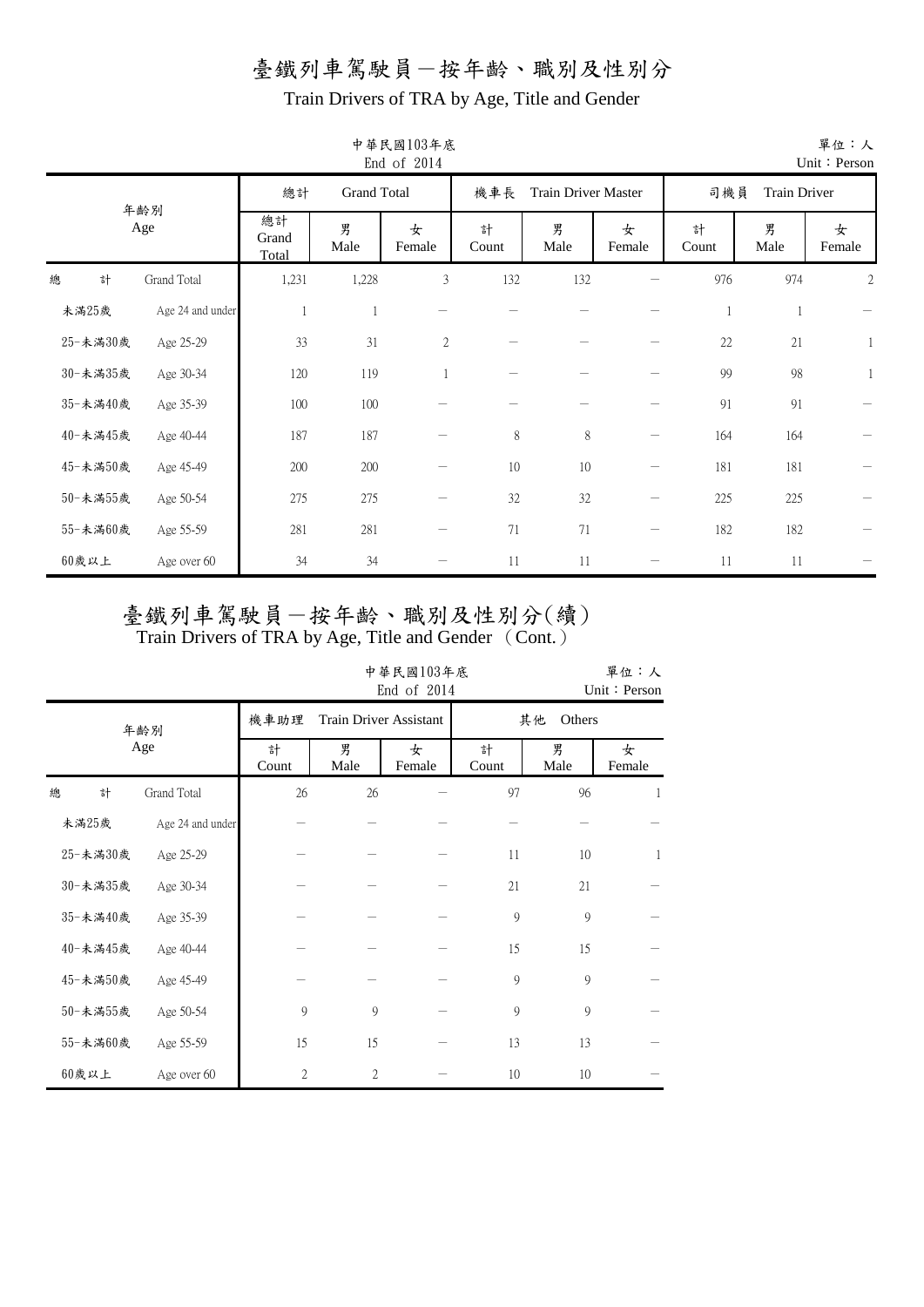Train Drivers of TRA by Age, Title and Gender

|          |                  |                      |                    | End of 2013 |                  |                     |                 |            |              | Unit: Person   |
|----------|------------------|----------------------|--------------------|-------------|------------------|---------------------|-----------------|------------|--------------|----------------|
|          |                  | 總計                   | <b>Grand Total</b> |             | 機車長              | Train Driver Master |                 | 司機員        | Train Driver |                |
|          | 年齢別<br>Age       | 總計<br>Grand<br>Total | 男<br>Male          | 女<br>Female | 計<br>Count       | 男<br>Male           | 女<br>Female     | 計<br>Count | 男<br>Male    | 女<br>Female    |
| 計<br>總   | Grand Total      | 1,217                | 1,214              | 3           | 146              | 146                 |                 | 952        | 950          | $\overline{2}$ |
| 未滿25歲    | Age 24 and under | $\sqrt{2}$           | $\mathbf{2}$       |             |                  |                     |                 |            |              |                |
| 25-未満30歲 | Age 25-29        | $28\,$               | 27                 | 1           |                  |                     |                 | 19         | 18           | $\mathbf{1}$   |
| 30-未滿35歲 | Age 30-34        | 84                   | 83                 |             |                  |                     |                 | 67         | 66           | $\mathbf{1}$   |
| 35-未滿40歲 | Age 35-39        | 99                   | 99                 |             | $\sqrt{2}$       | $\overline{2}$      |                 | 90         | $90\,$       |                |
| 40-未滿45歲 | Age 40-44        | 185                  | 184                |             | $\boldsymbol{7}$ | $\overline{7}$      | $\qquad \qquad$ | 161        | 161          |                |
| 45-未滿50歲 | Age 45-49        | 187                  | 187                |             | 10               | 10                  |                 | 171        | 171          |                |
| 50-未滿55歲 | Age 50-54        | 310                  | 310                |             | 36               | 36                  |                 | 246        | 246          |                |
| 55-未滿60歲 | Age 55-59        | 298                  | 298                |             | 81               | 81                  | $\qquad \qquad$ | 189        | 189          |                |
| $60$ 歲以上 | Age over 60      | 24                   | 24                 |             | 10               | 10                  |                 | 9          | 9            |                |

# 中華民國102年底

|          |   |                  |            |                               | 單位:人<br>Unit: Person |                |              |             |  |
|----------|---|------------------|------------|-------------------------------|----------------------|----------------|--------------|-------------|--|
|          |   | 年齡別              | 機車助理       | <b>Train Driver Assistant</b> |                      |                | 其他<br>Others |             |  |
|          |   | Age              | 計<br>Count | 男<br>Male                     | 女<br>Female          | 計<br>Count     | 男<br>Male    | 女<br>Female |  |
| 總        | 計 | Grand Total      | 32         | 32                            |                      | 87             | 86           | 1           |  |
| 未滿25歲    |   | Age 24 and under |            |                               |                      | $\overline{2}$ | 2            |             |  |
| 25-未滿30歲 |   | Age 25-29        |            |                               |                      | 9              | 9            |             |  |
| 30-未滿35歲 |   | Age 30-34        |            |                               |                      | 17             | 17           |             |  |
| 35-未滿40歲 |   | Age 35-39        |            |                               |                      | 7              | 7            |             |  |
| 40-未滿45歲 |   | Age 40-44        |            |                               |                      | 17             | 16           | 1           |  |
| 45-未滿50歲 |   | Age 45-49        |            |                               |                      | 6              | 6            |             |  |
| 50-未滿55歲 |   | Age 50-54        | 16         | 16                            |                      | 12             | 12           |             |  |
| 55-未滿60歲 |   | Age 55-59        | 16         | 16                            |                      | 12             | 12           |             |  |
| $60$ 歲以上 |   | Age over 60      |            |                               |                      | 5              | 5            |             |  |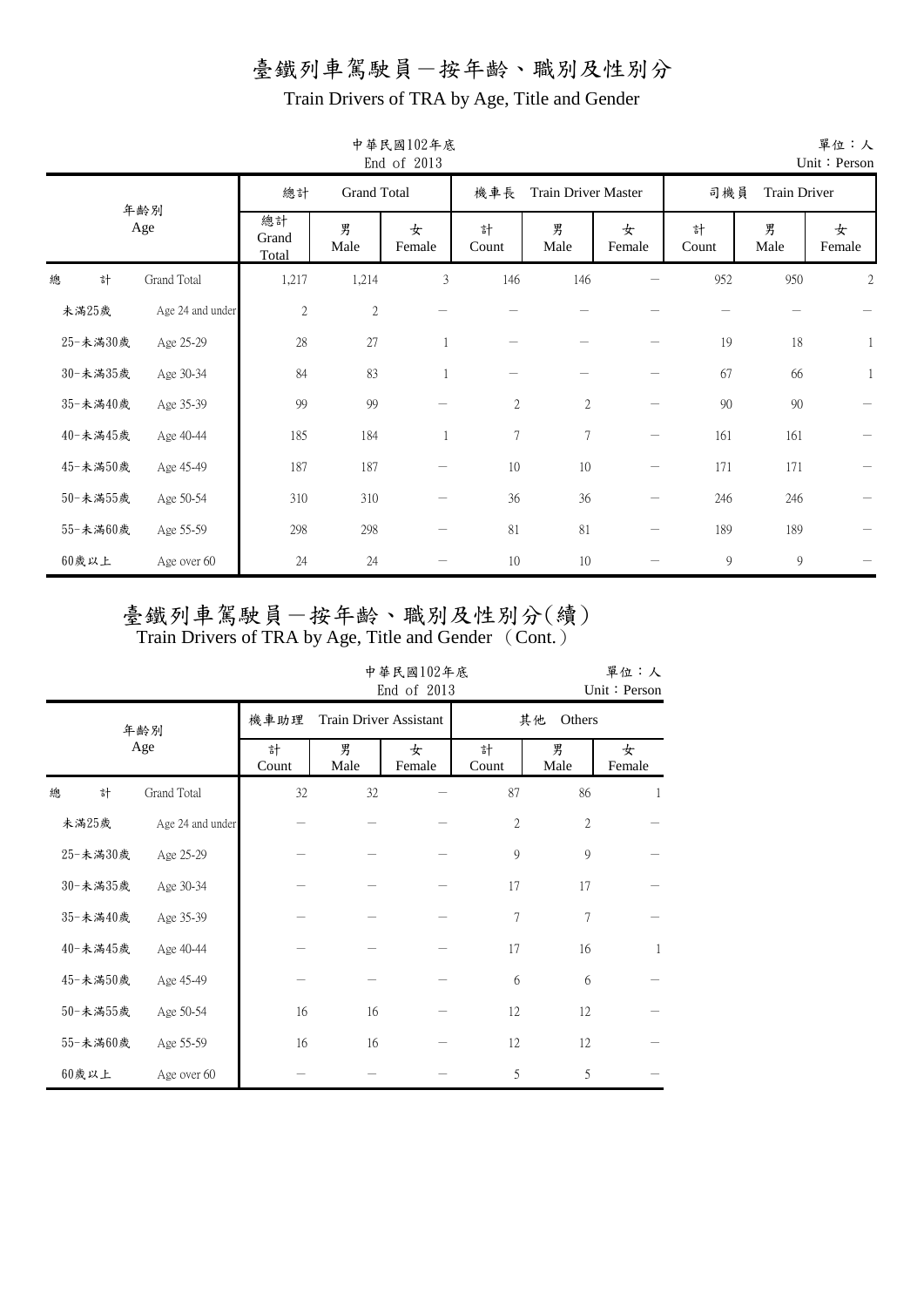Train Drivers of TRA by Age, Title and Gender

|          |                  |                      | End of 2012        |             |                |                            |                   | Unit: Person   |                |             |
|----------|------------------|----------------------|--------------------|-------------|----------------|----------------------------|-------------------|----------------|----------------|-------------|
|          | 年齢別              | 總計                   | <b>Grand Total</b> |             | 機車長            | <b>Train Driver Master</b> |                   | 司機員            | Train Driver   |             |
|          | Age              | 總計<br>Grand<br>Total | 男<br>Male          | 女<br>Female | 計<br>Count     | 男<br>Male                  | 女<br>Female       | 計<br>Count     | 男<br>Male      | 女<br>Female |
| 計<br>總   | Grand Total      | 1,244                | 1,241              | 3           | 143            | 143                        |                   | 947            | 947            |             |
| 未滿25歲    | Age 24 and under |                      |                    |             |                |                            |                   |                |                |             |
| 25-未満30歲 | Age 25-29        | 41                   | 39                 | 2           |                |                            |                   | 26             | 26             |             |
| 30-未満35歲 | Age 30-34        | 65                   | 65                 |             |                |                            |                   | 50             | $50\,$         |             |
| 35-未滿40歲 | Age 35-39        | 108                  | 108                |             | 3              | $\mathfrak{Z}$             |                   | 93             | 93             |             |
| 40-未滿45歲 | Age 40-44        | 184                  | 183                |             | $8\,$          | 8                          | $\qquad \qquad -$ | 152            | 152            |             |
| 45-未滿50歲 | Age 45-49        | 202                  | 202                |             | $\overline{9}$ | 9                          | $\qquad \qquad -$ | 174            | 174            |             |
| 50-未滿55歲 | Age 50-54        | 339                  | 339                |             | 39             | 39                         |                   | 270            | 270            |             |
| 55-未滿60歲 | Age 55-59        | 292                  | 292                |             | 80             | 80                         |                   | 178            | 178            |             |
| $60$ 歲以上 | Age over 60      | 13                   | 13                 |             | 4              | $\overline{4}$             |                   | $\overline{4}$ | $\overline{4}$ |             |

# 中華民國101年底

單位:人

# 臺鐵列車駕駛員一按年齡、職別及性別分(續)

|   |          |                  |            |                               | 中華民國101年底<br>End of 2012 |            |                | 單位:人<br>Unit: Person |
|---|----------|------------------|------------|-------------------------------|--------------------------|------------|----------------|----------------------|
|   |          | 年齢別              | 機車助理       | <b>Train Driver Assistant</b> |                          |            | Others<br>其他   |                      |
|   |          | Age              | 計<br>Count | 男<br>Male                     | 女<br>Female              | 計<br>Count | 男<br>Male      | 女<br>Female          |
| 總 | 計        | Grand Total      | 43         | 43                            |                          | 111        | 108            | 3                    |
|   | 未滿25歲    | Age 24 and under |            |                               |                          |            |                |                      |
|   | 25-未滿30歲 | Age 25-29        | 1          | 1                             |                          | 14         | 12             | $\overline{c}$       |
|   | 30-未滿35歲 | Age 30-34        |            |                               |                          | 15         | 15             |                      |
|   | 35-未滿40歲 | Age 35-39        |            |                               |                          | 12         | 12             |                      |
|   | 40-未滿45歲 | Age 40-44        |            |                               |                          | 24         | 23             | 1                    |
|   | 45-未滿50歲 | Age 45-49        | 3          | 3                             |                          | 16         | 16             |                      |
|   | 50-未滿55歲 | Age 50-54        | 19         | 19                            |                          | 11         | 11             |                      |
|   | 55-未滿60歲 | Age 55-59        | 19         | 19                            |                          | 15         | 15             |                      |
|   | $60$ 歲以上 | Age over 60      | 1          | 1                             |                          | 4          | $\overline{4}$ |                      |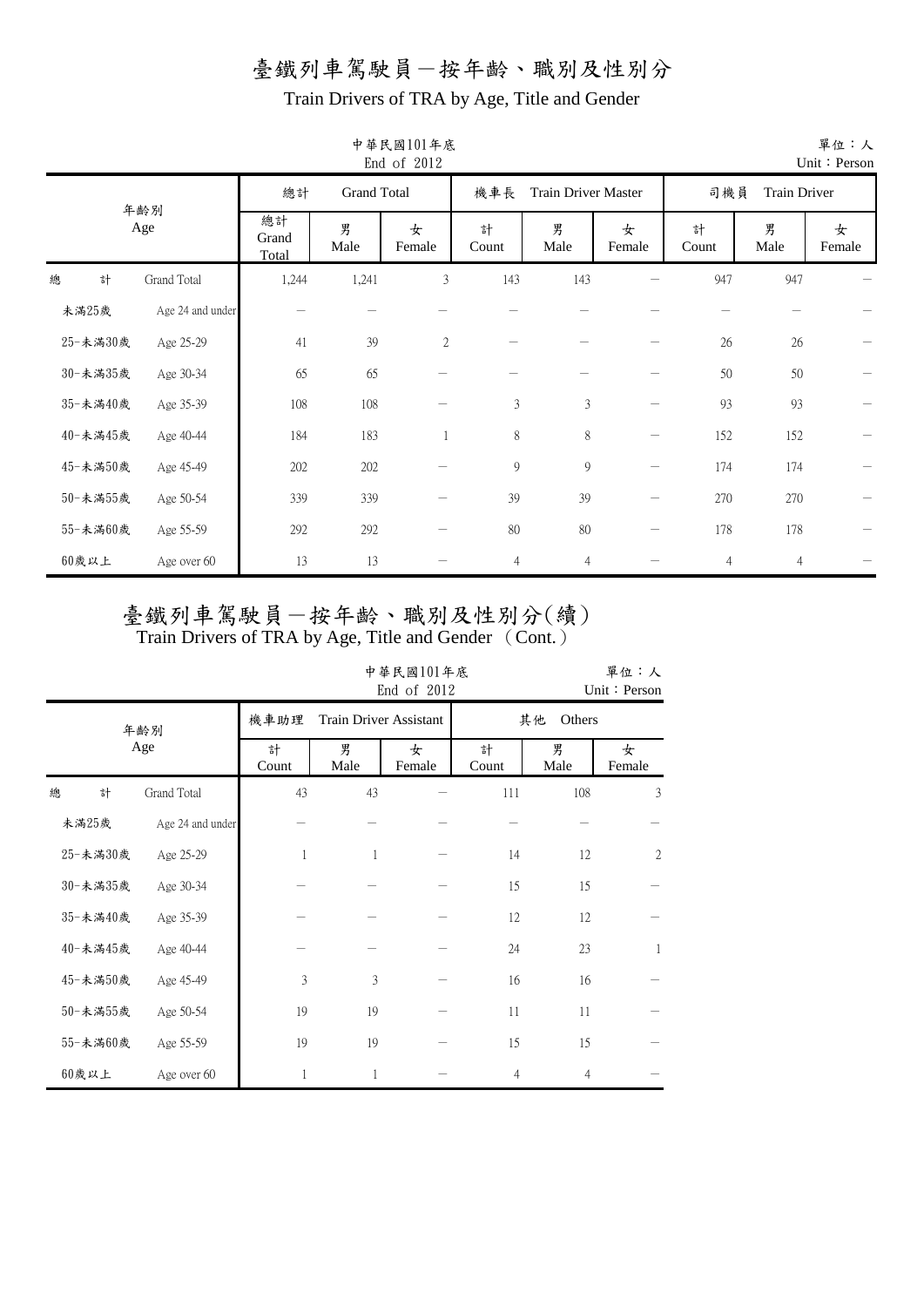Train Drivers of TRA by Age, Title and Gender

|          |   |                  |                      |                    | 中華民國100年底<br>End of 2011 |                |                            |                                 |            |              | 單位:人<br>Unit: Person |
|----------|---|------------------|----------------------|--------------------|--------------------------|----------------|----------------------------|---------------------------------|------------|--------------|----------------------|
|          |   | 年齡別              | 總計                   | <b>Grand Total</b> |                          | 機車長            | <b>Train Driver Master</b> |                                 | 司機員        | Train Driver |                      |
|          |   | Age              | 總計<br>Grand<br>Total | 男<br>Male          | 女<br>Female              | 計<br>Count     | 男<br>Male                  | 女<br>Female                     | 計<br>Count | 男<br>Male    | 女<br>Female          |
| 總        | 計 | Grand Total      | 1,295                | 1,293              | 2                        | 153            | 153                        |                                 | 922        | 922          |                      |
| 未滿25歲    |   | Age 24 and under | $\sqrt{2}$           | $2\,$              |                          |                |                            |                                 |            |              |                      |
| 25-未満30歲 |   | Age 25-29        | 48                   | 46                 | $\mathbf{2}$             |                |                            |                                 | 11         | 11           |                      |
| 30-未満35歲 |   | Age 30-34        | 65                   | 65                 |                          |                |                            |                                 | 38         | 38           |                      |
| 35-未滿40歲 |   | Age 35-39        | 119                  | 119                |                          | $\mathfrak{Z}$ | 3                          |                                 | 87         | 87           |                      |
| 40-未滿45歲 |   | Age 40-44        | 201                  | 201                |                          | 5              | 5                          | $\hspace{0.1mm}-\hspace{0.1mm}$ | 156        | 156          |                      |
| 45-未滿50歲 |   | Age 45-49        | 214                  | 214                |                          | 13             | 13                         |                                 | 180        | 180          |                      |
| 50-未満55歲 |   | Age 50-54        | 367                  | 367                |                          | 49             | 49                         |                                 | 279        | 279          |                      |
| 55-未満60歲 |   | Age 55-59        | 263                  | 263                |                          | 80             | 80                         | $\hspace{0.1mm}-\hspace{0.1mm}$ | 161        | 161          |                      |
| $60$ 歲以上 |   | Age over 60      | 16                   | 16                 |                          | $\mathfrak{Z}$ | $\mathfrak{Z}$             |                                 | 10         | 10           |                      |

中華民國100年底

# 臺鐵列車駕駛員一按年齡、職別及性別分(續)

|   |          |                  |            | 單位:人<br>中華民國100年底<br>End of 2011<br>Unit: Person |             |                |                |                |  |  |  |  |  |  |
|---|----------|------------------|------------|--------------------------------------------------|-------------|----------------|----------------|----------------|--|--|--|--|--|--|
|   |          | 年齢別              | 機車助理       | <b>Train Driver Assistant</b>                    |             |                | 其他             | Others         |  |  |  |  |  |  |
|   |          | Age              | 計<br>Count | 男<br>Male                                        | 女<br>Female | 計<br>Count     | 男<br>Male      | 女<br>Female    |  |  |  |  |  |  |
| 總 | 計        | Grand Total      | 53         | 53                                               |             | 167            | 165            | 2              |  |  |  |  |  |  |
|   | 未滿25歲    | Age 24 and under |            |                                                  |             | $\overline{2}$ | $\overline{2}$ |                |  |  |  |  |  |  |
|   | 25-未滿30歲 | Age 25-29        |            |                                                  |             | 37             | 35             | $\overline{2}$ |  |  |  |  |  |  |
|   | 30-未満35歲 | Age 30-34        |            |                                                  |             | 27             | 27             |                |  |  |  |  |  |  |
|   | 35-未滿40歲 | Age 35-39        |            |                                                  |             | 29             | 29             |                |  |  |  |  |  |  |
|   | 40-未滿45歲 | Age 40-44        |            |                                                  |             | 40             | 40             |                |  |  |  |  |  |  |
|   | 45-未滿50歲 | Age 45-49        | 7          | 7                                                |             | 14             | 14             |                |  |  |  |  |  |  |
|   | 50-未滿55歲 | Age 50-54        | 28         | 28                                               |             | 11             | 11             |                |  |  |  |  |  |  |
|   | 55-未滿60歲 | Age 55-59        | 17         | 17                                               |             | 5              | 5              |                |  |  |  |  |  |  |
|   | $60$ 歲以上 | Age over 60      | 1          | 1                                                |             | $\overline{2}$ | $\overline{2}$ |                |  |  |  |  |  |  |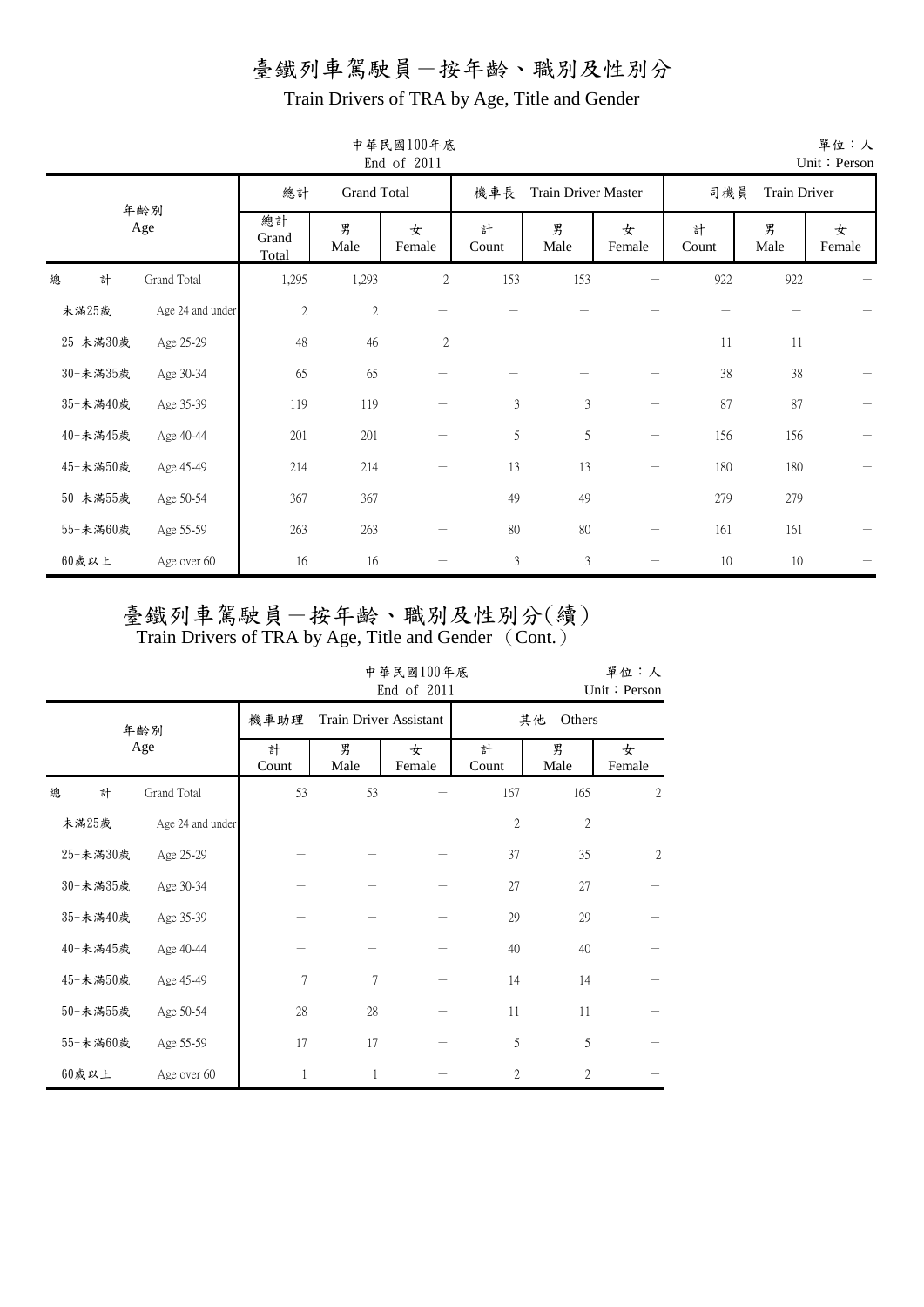Train Drivers of TRA by Age, Title and Gender

|          |                  |                      |                    | End of 2010     |                |                     |                          |            |              | Unit: Person |
|----------|------------------|----------------------|--------------------|-----------------|----------------|---------------------|--------------------------|------------|--------------|--------------|
|          |                  | 總計                   | <b>Grand Total</b> |                 | 機車長            | Train Driver Master |                          | 司機員        | Train Driver |              |
|          | 年齡別<br>Age       | 總計<br>Grand<br>Total | 男<br>Male          | 女<br>Female     | 計<br>Count     | 男<br>Male           | 女<br>Female              | 計<br>Count | 男<br>Male    | 女<br>Female  |
| 總<br>計   | Grand Total      | 1,146                | 1,146              |                 | 156            | 156                 |                          | 929        | 929          |              |
| 未滿25歲    | Age 24 and under |                      |                    |                 |                |                     |                          |            |              |              |
| 25-未満30歲 | Age 25-29        |                      |                    |                 |                |                     |                          |            |              |              |
| 30-未満35歲 | Age 30-34        | 23                   | 23                 |                 |                |                     |                          | 23         | 23           |              |
| 35-未滿40歲 | Age 35-39        | 83                   | 83                 |                 |                |                     |                          | 82         | 82           |              |
| 40-未滿45歲 | Age 40-44        | 160                  | 160                |                 | $\mathfrak{Z}$ | $\mathfrak{Z}$      | $\overline{\phantom{m}}$ | 157        | 157          |              |
| 45-未滿50歲 | Age 45-49        | 245                  | 245                | $\qquad \qquad$ | $18\,$         | 18                  | $\qquad \qquad -$        | 216        | 216          |              |
| 50-未満55歲 | Age 50-54        | 385                  | 385                |                 | 58             | 58                  | —                        | 297        | 297          |              |
| 55-未滿60歲 | Age 55-59        | 239                  | 239                |                 | 71             | 71                  | —                        | 148        | 148          |              |
| $60$ 歲以上 | Age over 60      | 11                   | 11                 |                 | $\mathfrak s$  | 5                   | $\overline{\phantom{0}}$ | 6          | 6            |              |

中華民國 99年底

臺鐵列車駕駛員一按年齡、職別及性別分(續)

|          |                  |            |                        | 中華民國 99年底<br>End of 2010 |            |           | 單位:人<br>Unit: Person |  |
|----------|------------------|------------|------------------------|--------------------------|------------|-----------|----------------------|--|
|          | 年齢別              | 機車助理       | Train Driver Assistant |                          |            | 其他        | Others               |  |
|          | Age              | 計<br>Count | 男<br>Male              | 女<br>Female              | 計<br>Count | 男<br>Male | 女<br>Female          |  |
| 計<br>總   | Grand Total      | 61         | 61                     |                          |            |           |                      |  |
| 未滿25歲    | Age 24 and under |            |                        |                          |            |           |                      |  |
| 25-未滿30歲 | Age 25-29        |            |                        |                          |            |           |                      |  |
| 30-未満35歲 | Age 30-34        |            |                        |                          |            |           |                      |  |
| 35-未滿40歲 | Age 35-39        |            |                        |                          |            |           |                      |  |
| 40-未滿45歲 | Age 40-44        |            |                        |                          |            |           |                      |  |
| 45-未滿50歲 | Age 45-49        | 11         | 11                     |                          |            |           |                      |  |
| 50-未満55歲 | Age 50-54        | 30         | 30                     |                          |            |           |                      |  |
| 55-未満60歲 | Age 55-59        | $20\,$     | $20\,$                 |                          |            |           |                      |  |
| $60$ 歲以上 | Age over 60      |            |                        |                          |            |           |                      |  |

單位:人